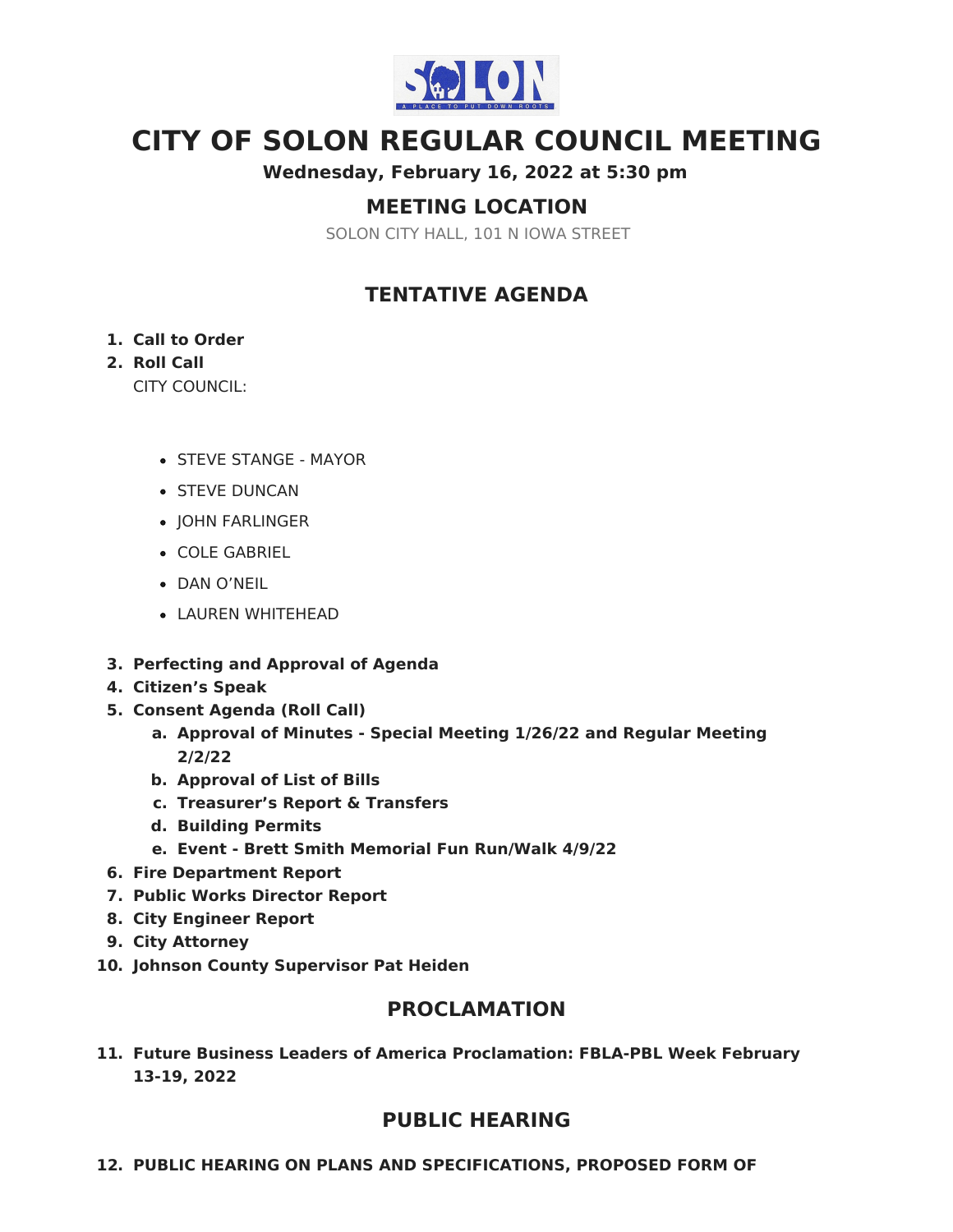#### **CONTRACT AND ESTIMATE OF COST FOR EAST 5 th STREET RECONSTRUCTION 13. PUBLIC HEARING ON FY23 BUDGET MAXIMUM LEVY AND RATE**

# **NEW BUSINESS**

#### **14. Resolution No. 22-11 FY23 Maximum Property Tax Levy and Rate**

Council discussion and possible action on Resolution No. 22-11, a resolution for approval of FY23 Maximum Property Tax Levy and Rate for the City of Solon.

#### **15. TIF Request for 112 E. Main Street Building**

Council discussion and possible action on TIF funding request by owner of 212 E. Main Street (Bluebird Cafe).

#### **16. Saddleback Estates Construction Plans**

Council discussion and possible action on Saddleback Estates Construction Plans.

#### **17. Community Center Lease Renewal**

Council discussion and possible action on Community Center Lease Renewal.

**18. Northland Securities Engagement East 5th Street Reconstruction Project** Council discussion and possible action on Northland Securities Engagement for the East 5th Street Reconstruction Project.

#### **19. Resolution No. 22-12 Wages/Salary Resolution**

Council discussion and possible action on Resolution No. 22-12, a resolution for temporary wages for Recreation Assistant.

#### **20. Fire House Project Change Order No. 11**

Council discussion and possible action on Garling Change Order No. 11 in the amount of \$1,459.77.

#### **21. Fire House Project Change Order No. 12**

Council discussion and possible action on Garling Change Order No. 12 in the amount of \$1,494.05

#### **22. 2-Mile Fringe Area Subdivision Request**

Council discussion and possible action on subdivision request for 4926 180th Street NE/Bartlett Property.

#### **23. 2-Mile Fringe Area Rezoning Request**

Council discussion and possible action on rezone request in 2-mile fringe area at 4926 180th Street NE/Bartlett Property.

# **OTHER BUSINESS**

#### **24. Council Committees: Streets, Utilities, Personnel, Finance, Building Needs/Growth**